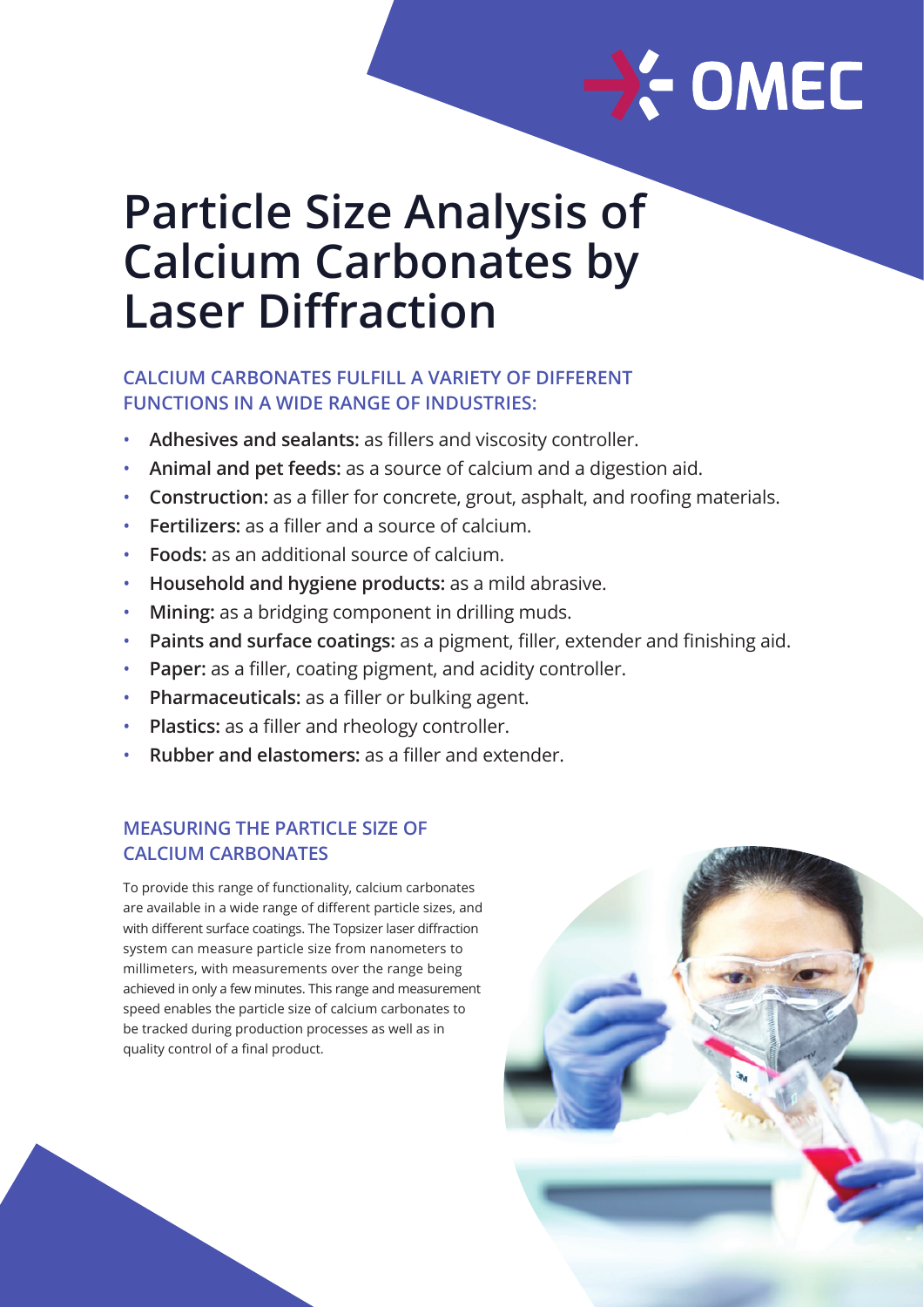## **HOW TO DISPERSE CALCIUM CARBONATES**

The Topsizer has a range of accessories that enable measurements using liquid or dry dispersion. The processing method and particle size of the calcium carbonate will determine whether liquid or dry dispersion is preferable. Dry dispersion allows larger amounts of sample to be measured, providing reproducible results for coarser particle sizes. However, for the finest grades, liquid dispersion offers more control over the state of dispersion, and consequently produces more reproducible results. The flexibility to quickly change between liquid and dry dispersion units means that a wide range of samples types can be analyzed using a single Topsizer installation.

The DPF-110 dry powder disperser uses compressed air to disperse the sample, and the appropriate air pressure must be selected to ensure dispersion. In liquid dispersion, using the SCF-108A dispersion units, calcium carbonates are usually measured in water. A short duration of ultrasound is often required to disperse agglomerates, and additives, such as sodium hexametaphosphate or sodium pyrophosphate, are used to stabilize the dispersion.

Figure .1 shows the particle size distributions for a calcium carbonate sample measured using both liquid (after 30 seconds of ultrasound) and dry dispersion (at 2bar). These results show good agreement between liquid and dry dispersion which verifies that the sample is fully dispersed in both states.



#### **FIGURE 1:**

Overlay of a calcium carbonate sample measured in liquid (wet) and dry dispersion

### **SPECIFYING THE PARTICLE SIZE OF CALCIUM CARBONATES**

Laser diffraction produces volume-based particle size distributions, from which a range of parameters can be specified. For example, the 97th percentile (D97) can be used to track the coarse particles in the distribution. Calcium carbonates are also commonly specified on the percentage material in certain size ranges, for example the percentage below 2μm for the finer grades and the

percentage above 10μm or 45μm at the coarser end of the range. Figure 2 show the particle size distributions for four typical calcium carbonates covering Nano-calcium carbonates, precipitated calcium carbonates (PCC) and ground calcium carbonates (GCC) with a size range from 40nm up to 200μm, and Table 1 shows the parameters for these samples.

 $\rightarrow$  OMEC



#### Particle Size Distribution

Particle Size Distribution